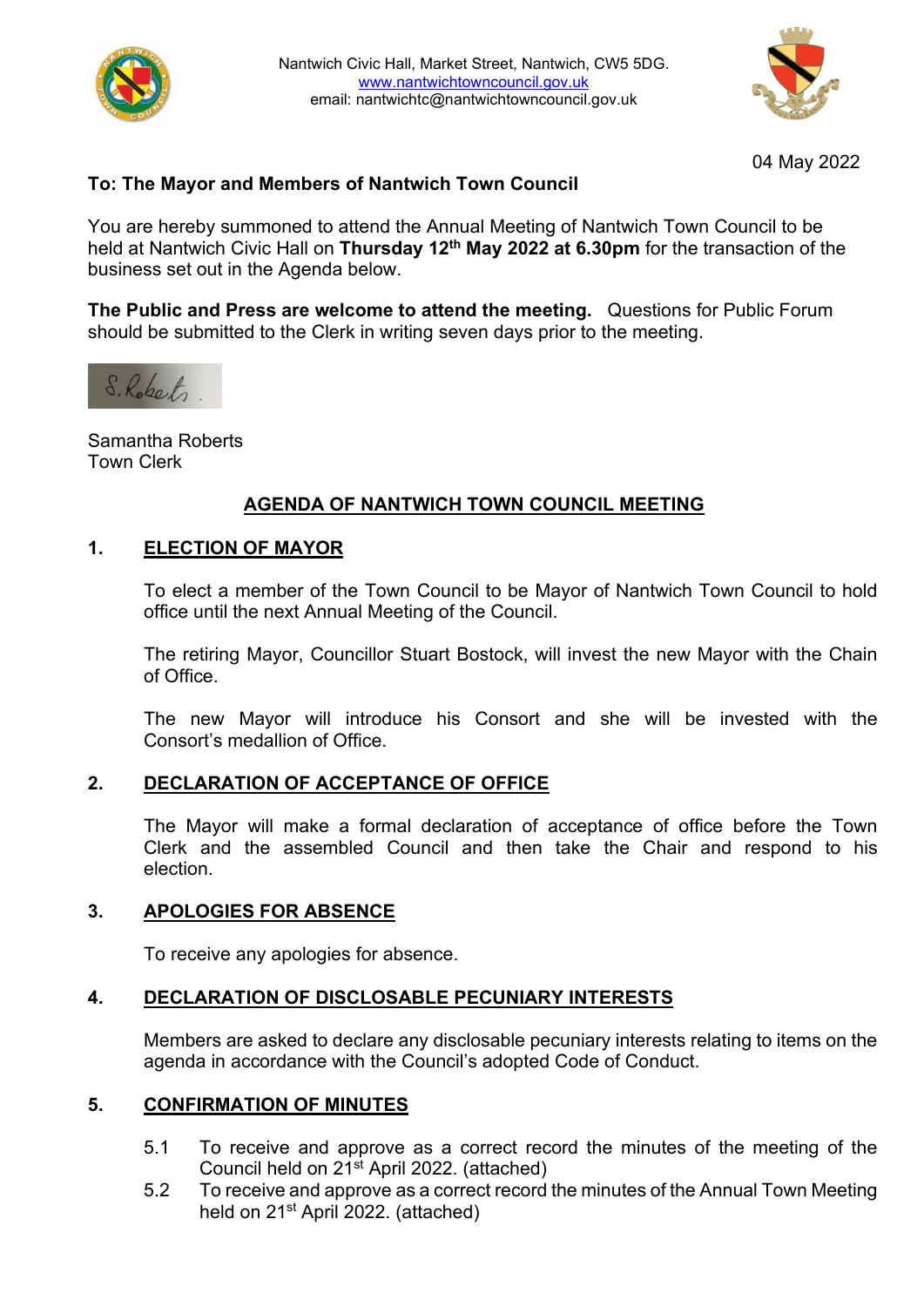5.3 To receive and note the minutes of the meeting of the Finance Committee held on 24th March & 28<sup>th</sup> April 2022 and to accept and approve the recommendations contained within the minutes. (attached)

## **6. APPOINTMENT OF CHAPLAIN AND NOMINATION OF MAYOR'S GOOD CAUSES/CHARITIES**

The Mayor will inform the Town Council of the appointment of his Chaplain. The Mayor will inform the Town Council of the Mayor's good causes/charities for the year.

### **7**. **ELECTION OF DEPUTY MAYOR**

To elect a member of the Town council to be Deputy Mayor of the Town Council to hold office until the next Annual meeting of the Council.

The Councillor will come forward to be invested by the new Mayor with the Medallion of Office. The Councillor will make a formal declaration of office and sign before the Town Clerk.

## **8. PUBLIC FORUM**

- 10.1. To receive a report from Police representatives and discuss policing issues in the town.
- 10.2. To receive representations from members of the public.
- 10.3. To receive any representations from the public on planning applications.
- 10.4. To receive any questions submitted in advance in writing.

# **9. APPOINTMENT OF COMMITTEES AND PANELS FOR 2022/23**

To confirm the appointment of the following Committees and appoint Members to Committees and Panels of the Council.

The Town Council is asked to **RESOLVE** that Members are appointed to the various Committees and Panels of the Council, the existing membership from 2021/22 is as follows:

#### *NB - The Mayor of the Council sits ex-officio on all Panels and Committees.*

- (a) Policy Committee 7 members Councillors Peter Groves (Chair), Penny Butterill (Vice Chair), Carole Thomas, David Marren, Andrew Martin, Phil Staley and John Statham
- (b) Finance Committee 7 Members. David Marren (Chair), John Statham (Vice Chair), Arthur Moran, Pam Kirkham, Stephanie Wedgwood, David Greaves and Phil Staley.
- (c) Staffing Committee 6 Members Councillors Arthur Moran (Chair), Pam Kirkham (Vice Chair), Andrew Martin, Stuart Bostock, Carole Thomas, Peter Groves and David Greaves.
- (d) Tenders Sub-Committee 3 Members The Mayor and Chairs of Policy and Finance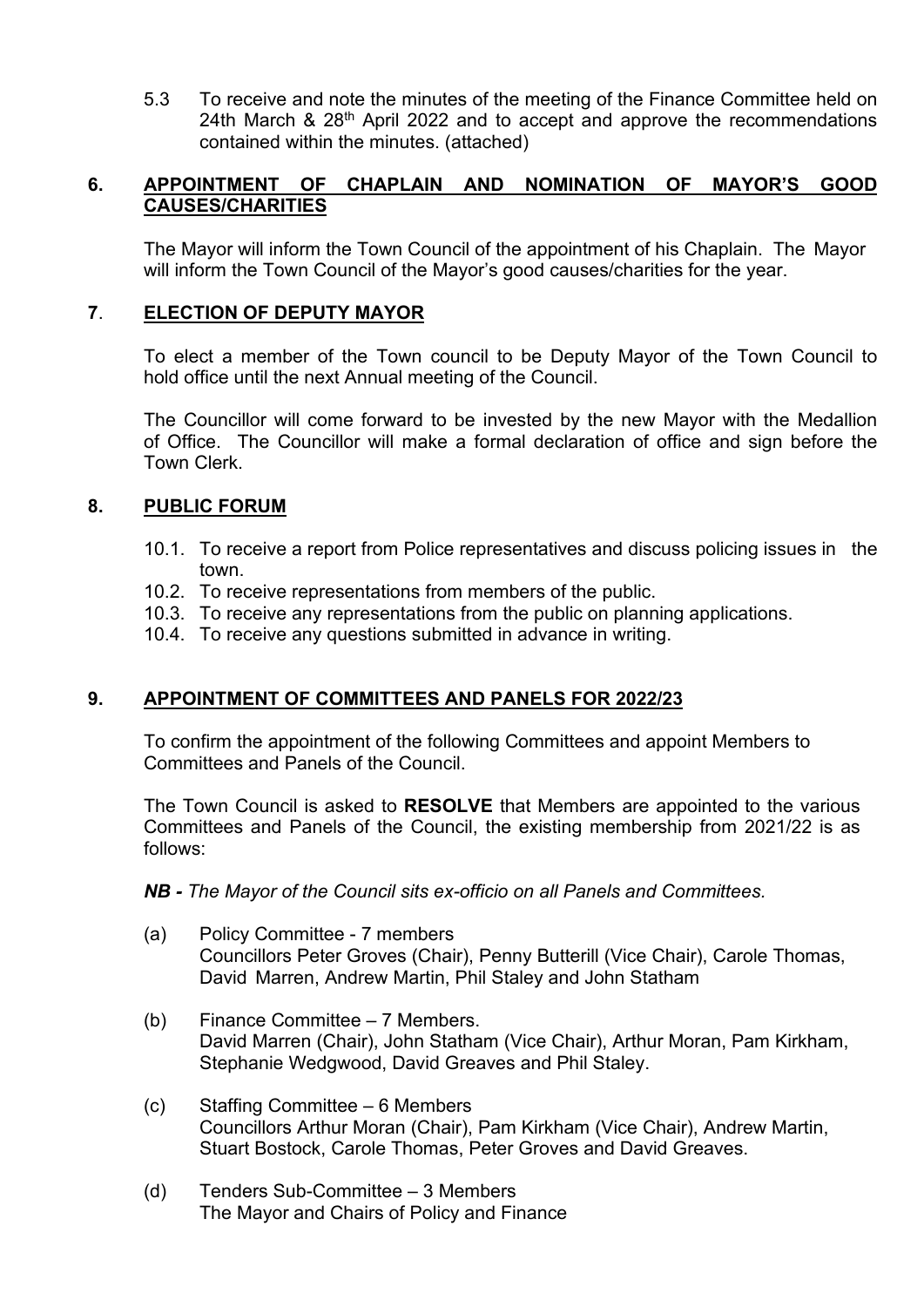# **10. APPOINTMENT OF REPRESENTATIVES**

To appoint Members as the Council's representatives on various bodies. Representatives generally hold a 'watching brief' and are expected to report to Council any issues of significance. The existing membership from 2021/22 is as follows:

- (a) Nantwich Partnership Councillors Thomas and Staley NB - Councillors who are also Cheshire East Councillors for Nantwich Wards are invited to Partnership meetings in that capacity i.e. Councillors Butterill, Groves, Martin and Moran.
- (b) Nantwich in Bloom Committee Councillors Stuart Bostock and Stephanie Wedgwood
- (c) Nantwich Museum Trust Councillors John Statham and David Marren
- (d) Allotments Panel Councillors Stuart Bostock and David Marren.
- (e) Nantwich Civic Society Councillor Carole Thomas and John Statham
- (f) Nantwich Senior Citizens Committee Councillor Arthur Moran and Carole Thomas.
- (g) Trustees of Nantwich Consolidated Charities. Councillors Pam Kirkham and Councillor Arthur Moran.
- (h) Litter Volunteer group Councillor David Greaves and Carole Thomas
- (i) Nantwich Food Festival Committee Councillors Stuart Bostock and John Statham

# **11. AUTHORISATION OF CHEQUES AND OTHER FINANCIAL DOCUMENTATION**

- (a) Any two Members on each cheque, on the Royal Bank of Scotland Treasurer's and Direct Reserve Account: - Authorised Signatories – All Councillors on the Royal Bank of Scotland current (Treasurer's) account and, where necessary, the Royal Bank of Scotland Direct Reserve account.
- (b) Mayor's (or Chairman's) Charity Fund Account Royal Bank of Scotland Authorised Signatories – Any two Nantwich Town Councillors.
- (c) Nantwich Town Council Trading Account Royal Bank of Scotland Authorised Signatories – Any two Nantwich Town Councillors plus the Town Clerk.
- (d) Authorisation for the direct debits as detailed in the attached document

The Council is asked to **RESOLVE** that all Councillors (subject to bank permissions) plus the Town Clerk be authorised to operate and sign documents and cheques in regard to the Royal Bank of Scotland Nantwich Town Council current (Treasurer's) account and, where necessary, the Royal Bank of Scotland Direct Reserve account the Royal Bank of Scotland Town Council Charity Fund account. the Royal Bank of Scotland Nantwich Town Council Trading Account the Skipton Building Society account the CCLA Public Sector Property Fund and Local Authorities' Property Fund.